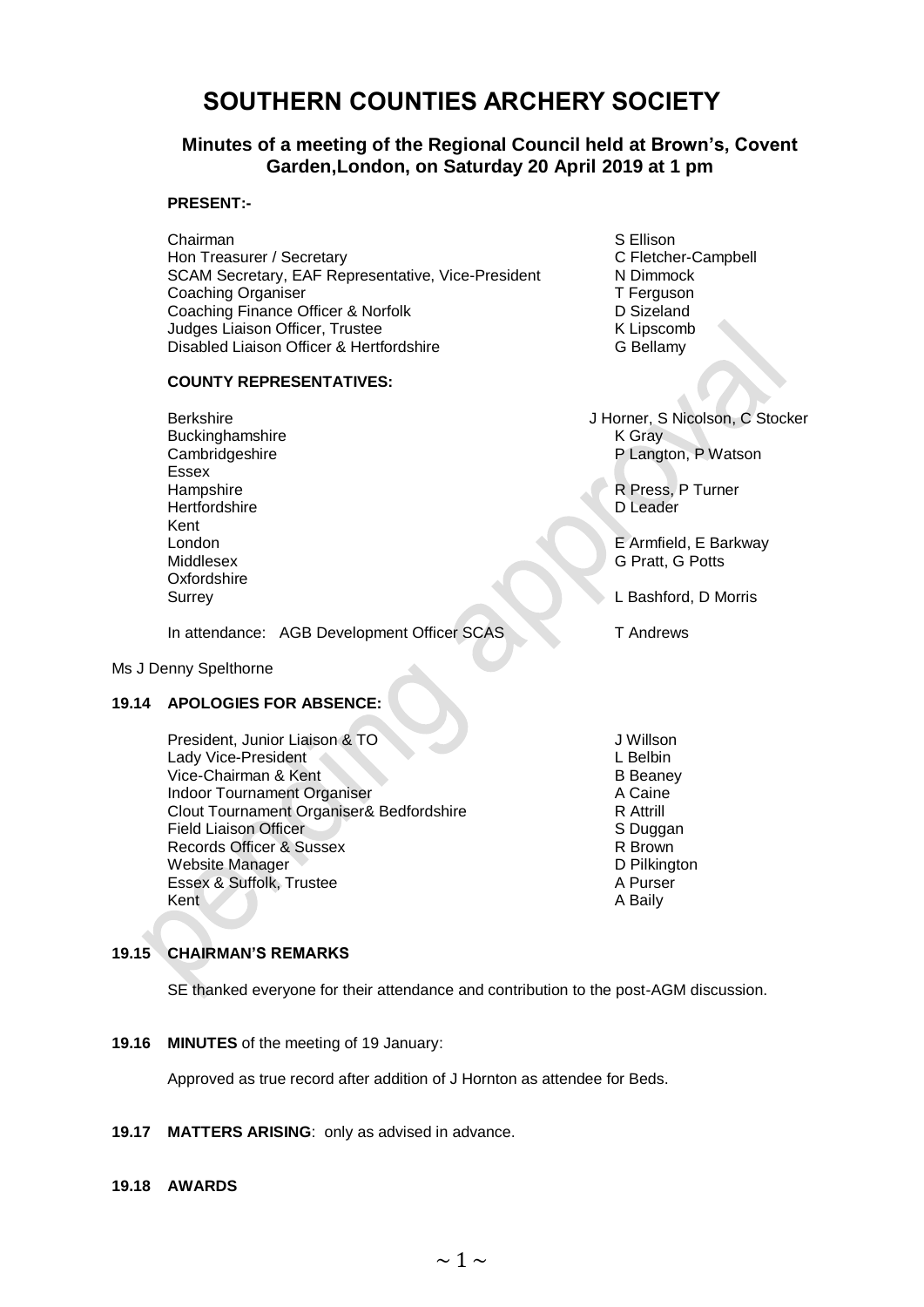A list of all current SCAS Awards had been circulated with the agenda, and will be re-sent with Minutes. A simple rubric is required for the gold/silver/bronze awards for 'Services to archery in SCAS'; consideration needs to be given to whether SCAM judges automatically receive bronze awards.

### **19.19 SCAS INDOOR LEAGUE**

Report received from S Barber, Herts Chair, thanking all participating archers for making the trial event a great success. Estimate is 2000 archers submitting scores. He asked for assistance with a venue for the final competition between top three counties in each bow-style next year, and proposed that SCAS medals be awarded retrospectively for this year. Both these requests were agreed.

# **19.20 REPORTS FROM OFFICERS & OFFICIALS**

### **19.20.01 Secretary**

Nothing to add to Annual Report presented at AGM.

## **19.20.02 Treasurer**

Nothing to add to Annual Report presented at AGM.

#### **19.20.03 SCAM Secretary**

Nothing to add to Annual Report presented at AGM.

#### **19.20.04 Indoor Tournament Organiser**

Nothing to add to Annual Report presented at AGM.

### **19.20.05 Inter-Counties Tournament Organiser**

No TO / Report

### **19.20.06 Junior Tournament Organiser**

This event has now been applied for on Sat 31 August; all the arrangements as in previous years are in hand. As last year's report, the numbers attending are a real area of concern. We therefore propose to combine the event with a Senior York/Hereford. We have looked at the need for a double weekend event, combining it with the Runwell tournament on the Sunday. With the changes in the adult calendar it will give the adults an opportunity to gain extra points and classification awards they might need at the end of the season, but more important stop the deficit we have suffered this year. This we hope will encourage more junior archers to attend both tournaments. We have tried all the combinations; this will be the last.

The FITA Championship, which ran very well this year, will be on Sat 20 July, and arrangements are also in hand for this event. We shall be providing judges for both events.

#### **John Willson – Junior Development Officer**

#### **19.20.07 Junior Liaison and Development Officer**

Safeguarding: No incidents to report.

I have held the DO post for 20 years, and the task which was then appropriate has now changed. Schools are no longer in the equation, neither the number of juniors participating. We now have an AGB-sponsored SCAS Development Officer, and, with the collapse of the Talent pathway, it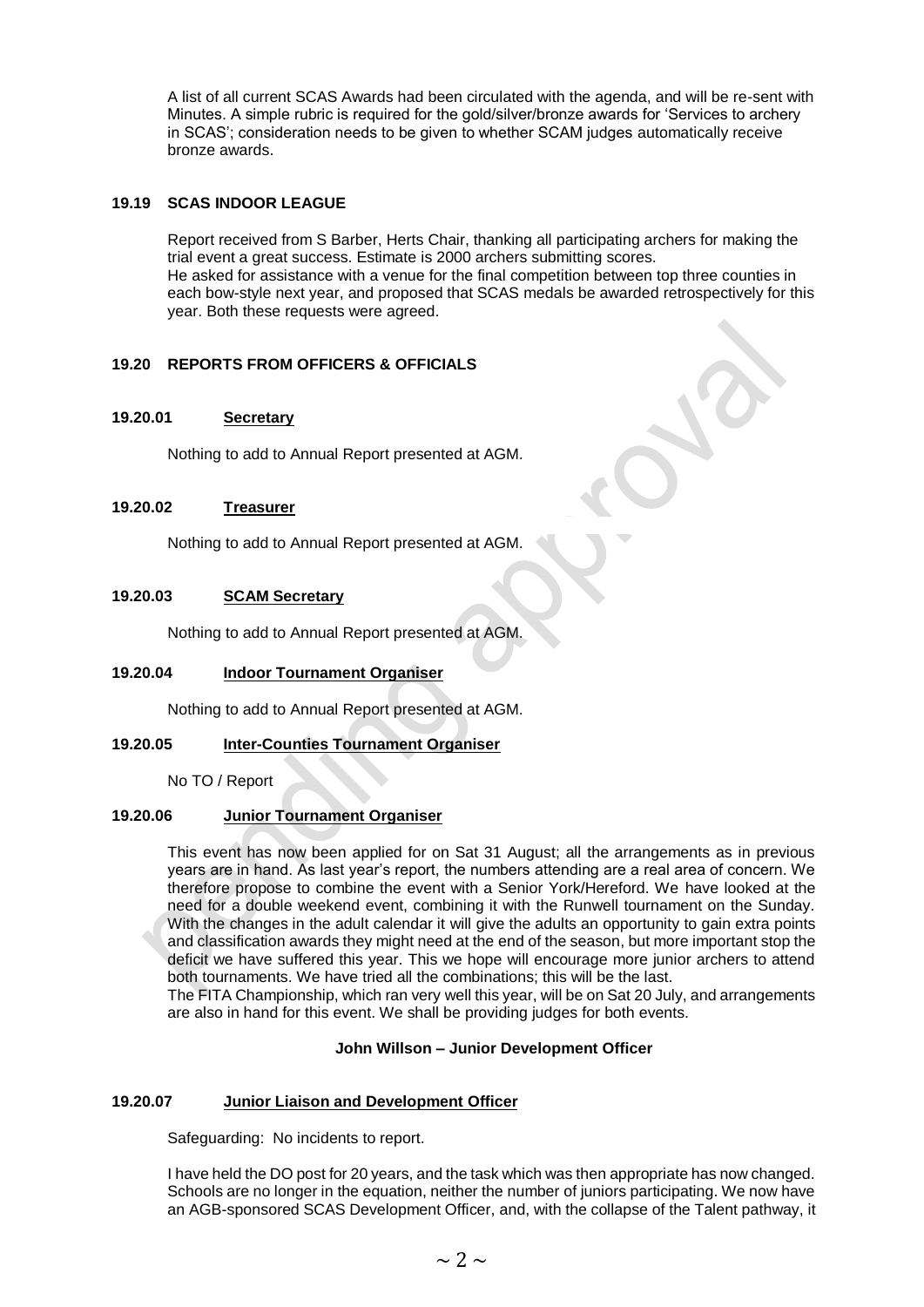is time for me to step aside.

I have had a lot of conversations with Dave Leader, who has been working hard to secure county development co-ordinators.. With the resources he has in place, he would be a good knowledgeable person to nominate for the post. I therefore do this in readiness for the AGM, but in the meantime he will proceed with his ideas in the Region, rather than losing three months. Thank you for your support over the past 20 years.

#### **John Willson - Junior Liaison Officer**

#### **19.20.08 Clout Tournament Organiser**

Nothing to add to Annual Report presented at AGM.

**Bob Attrill. Tournament Organiser**

### **19.20.09 Field Tournament Organiser**

No T/O

**– Field Tournament Organiser**

### **19.20.10 Field Liaison Officer**

No report

### **19.20.11 Judges Liaison Officer**

Nothing to add to Annual Report presented at AGM.

## **Katy Lipscomb – Judges Liaison Officer**

## **19.20.12 Chairman of Coaches**

Nothing to add to Annual Report presented at AGM.

# **Tony Ferguson - Regional Coaching Organiser**

ND mentioned the possibility of the introduction of a coaches' uniform.

### **19.20.13 Coaching Finance Officer**

Nothing to add to Annual Report presented at AGM.

**Derek Sizeland - Coaching Finance Officer**

### **19.20.14 Website**

Nothing to add to Annual Report presented at AGM.

## **19.20.15 Disabled Archery Liaison Officer**

Nothing to add to Annual Report presented at AGM.

## **Gary Bellamy - DLO**

### **19.20.16 Regional Record Officer**

Nothing to add to Annual Report presented at AGM.

### **Rod Brown – Regional Records Officer**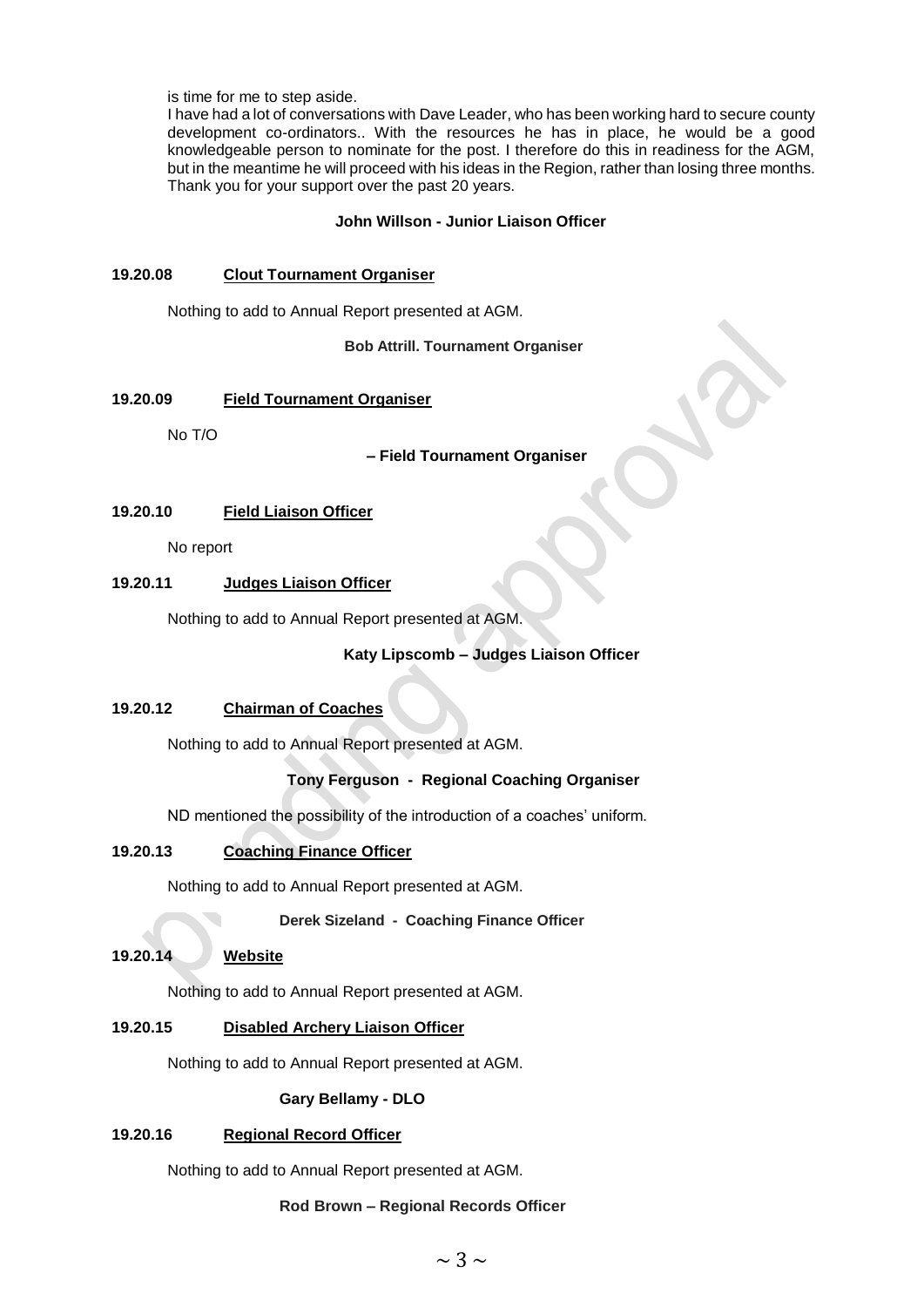Meeting felt that it would be advantageous to re-publish the agreed criteria for a qualifying record score on the website.

## **19.20.17 EAF Representative**

The last EAF meeting had been cancelled, so nntr.

### **Neil Dimmock, Derek Sizeland – EAF Representatives**

### **19.20.18 AGB Development Officer**

#### **SCAS Club Development Officer Update**

| <b>County Associations</b> |                             |                |                         |  |  |
|----------------------------|-----------------------------|----------------|-------------------------|--|--|
| Counties I have met        | Counties I have not met but | Counties I've  | Counties with           |  |  |
|                            | had liaisons with           | had no liaison | Development plans who I |  |  |
|                            |                             | with           | have met                |  |  |
| Bucks,                     | Bedfordshire (meeting       | Hampshire -    | None - However Bucks in |  |  |
| Cambridgeshire,            | 24/4/19), Middlesex,        | last emailed   | draft phase             |  |  |
| Kent, Norfolk,             | Oxfordshire, Herts, London, | 1/4/19         |                         |  |  |
| Surrey, Sussex             | Essex                       |                |                         |  |  |
| P <sub>1</sub>             |                             |                |                         |  |  |

**Clubs**

| viuws           |                                                            |                                                                                                                                                                                                                                                     |
|-----------------|------------------------------------------------------------|-----------------------------------------------------------------------------------------------------------------------------------------------------------------------------------------------------------------------------------------------------|
| Clubs I have    | Clubs with development                                     | <b>Discussions</b>                                                                                                                                                                                                                                  |
| met             | plans                                                      |                                                                                                                                                                                                                                                     |
| Ashford Archers | No.                                                        | Great ties with other local sports clubs at their venue.<br>All working together to obtain new clubhouse.<br>Looking to obtain more grounds adjacent to current<br>facility. Wants to obtain Clubmark status and<br>specialisms. Going for funding. |
|                 | Thanet AC $\vert$ No - but understand the<br>need for one. | Now Ontarget registered, interested in HUB working.                                                                                                                                                                                                 |
| Canterbury      | No - looking to reinstate                                  | Want to achieve further specialisms once the facility                                                                                                                                                                                               |
| Archers         | 5-year plan                                                | is more established, interested in being a HUB.                                                                                                                                                                                                     |
| Guildford AC    | Yes.                                                       | Want better ties with local clubs and work in a HUB<br>and closer to AGB. Understands the gap post<br>beginners' course and wants to address.                                                                                                       |
| Wymondham       | <b>No</b>                                                  | Proactive club looking to grow into their new                                                                                                                                                                                                       |
| <b>Archers</b>  |                                                            | surroundings and build their network. Looking to                                                                                                                                                                                                    |
|                 |                                                            | change to charity status.                                                                                                                                                                                                                           |
| Norfolk Archers | No                                                         | Would like to build indoor venue, proactive, seeking<br>funding to start process of planning.                                                                                                                                                       |

After meeting with a few counties and clubs it became clear there is a lack of an offer for new archers after completing their beginners' course. I have made these points known and AGB were in agreement that there is potential for a new novice tournament setup. This is being drafted up currently. AGB will hope to pilot some of these shoots in the region by the end of the year. I discovered that to improve the service I could provide when meeting with counties and clubs, some resources were required so that I could physically show to committees, what the offer of development is. This offers greater understanding from the club perspective. These can also then be left with the attendees to discuss further. AGB have taken this on and are in the process of designing a new booklet that has all the services clubs can take advantage of.

I contacted all County Sport Partnerships to make sure CSP's are aware of the new position to Archery GB and the region. I have also attended 2 networking days hosted by Cambridge CSP and Hertfordshire CSP. I spoke with Roger Crang to understand how Deer Park have reached the heights that they have. Deer Park have used all the available tools and resources that are out there for sports clubs, building ties with the right people and having motivated volunteers in the right positions on committees. I visited Lilleshall twice to make sure I was up to date with AGB news and new offers that clubs could take advantage of. This was also a chance to relay any feedback from counties and clubs in greater detail.

Targets for next 3 weeks:

Meet with counties I haven't met yet to record that data so it is complete.